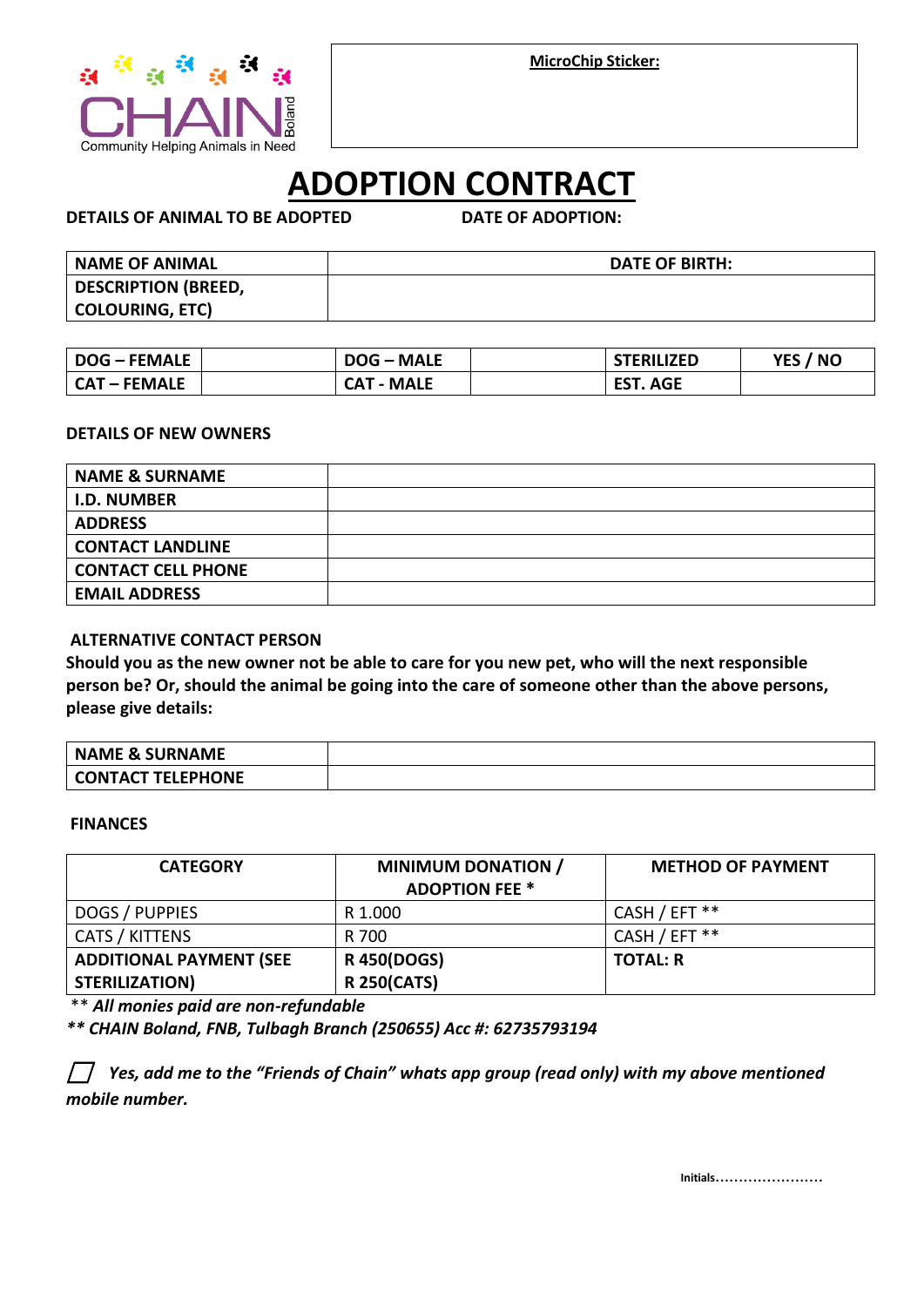#### **OTHER MATTERS**

- **1. CHAIN Boland takes no responsibility if the animal you have adopted from Chain Boland becomes injured or has an illness of some kind. You as the new owner will be responsible for these costs (including any necessary vaccinations), at normal vet tariffs;**
- **2. Should the adoption not work out, you are obliged to offer the pet back to CHAIN Boland before seeking other placement. Chain also reserves the right to remove an adopted animal should any of the criteria listed below not be met and/or we believe it is in the best interest of the animal to be returned to foster care. All fees paid are still non-refundable even if the animal is returned to our care;**
- **3. While we assess each animal to the best of our ability, CHAIN Boland can give no guarantee on the health or temperament of the pet, nor can CHAIN Boland be held responsible for any action taken by the pet;**

**I …………………………………………………………….………………….. agree to take full responsibility and to give the best care possible to this dog / cat. This includes:** 

- **1. Giving the animal a fair chance to adjust to its new home;**
- **2. Not chaining or caging the animal (if found to be the case, the animal will be removed);**
- **3. Providing suitable and sufficient food, water, shelter and exercise;**
- **4. That I can afford the services of a private veterinarian;**
- **5. Ensuring that all vaccinations are kept up to date;**
- **6. Sterilizing the pet at the stated age;**
- **7. Providing identification for the animal in the form of a collar and tag;**
- **8. Ensuring that my property continues to be adequately enclosed to prevent roaming the streets (dogs);**
- **9. Adhering to the municipal by-laws pertaining to dogs for the area in which I reside;**
- **10. Putting in effort so that this pet becomes part of my family.**

#### **Microchip information:**

**All adopted animals will have the microchip implanted and can be identified when lost or found and are a proof of ownership. NOTE! Ownership will not be transferred as we are then always able to change details or being contacted if an animal is found.** 

**The Microchip is registered on behalf of Chain Boland Animal Welfare via [www.getmeknown.co.za.](http://www.getmeknown.co.za/)**

**Your details will be added to the description so that you can be contacted in case needed.** 

**Read all about the microchip on the website and contact us in case of any questions.**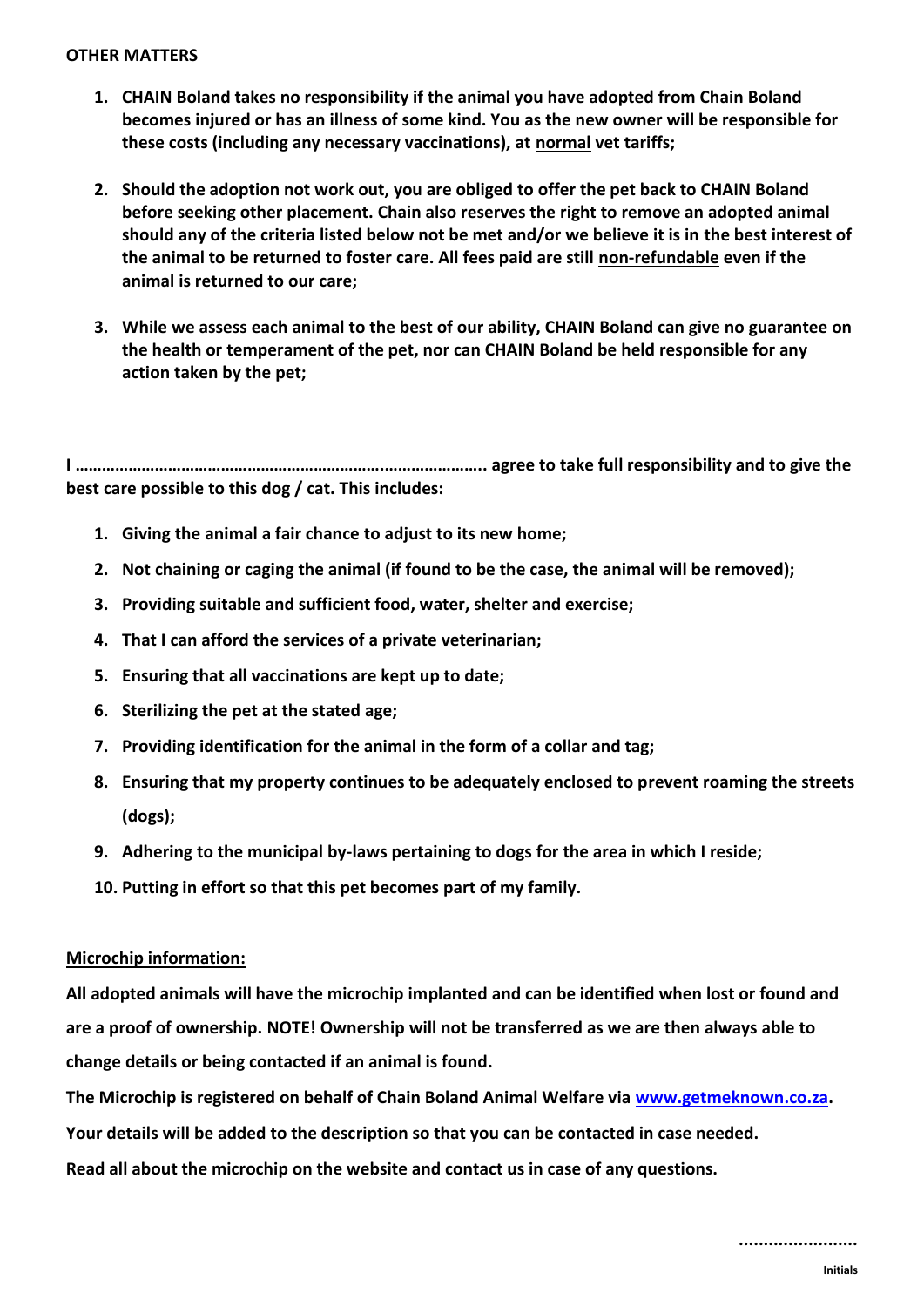**STERILIZATION – Do the right thing and be a responsible pet owner!** 

**Depending on the age and/or length of time in foster care, your newly adopted pet might or might not be sterilized.** 

**Should the pet that you are adopting not yet be sterilized, it is CHAIN Boland's policy that you as a responsible owner are required to make arrangements for the animal to be sterilized as soon as possible (or once it has reached the appropriate age – 6 months).** 

# **Suggested date for Sterilizing:**

**......................................................................................................................** 

# **The adoption fee that you have paid already includes the cost of sterilizing – CONDITIONS APPLY.**

#### **PLEASE NOTE:**

- **1. The "free" surgery is only applicable if you bring your pet to one of the following Vet Practices with whom CHAIN Boland has an arrangement:**
	- **a. Witzenberg Vets Tulbagh**
	- **b. Ceres Vet**
	- **c. Witzenberg Vets Ceres**
- **2. If you choose to use one of the following vets, you would be required to pay an additional nominal fee of R450 for dogs and R250 for cats (i.e. the total adoption fee is then R1450 or R950 respectively):**
	- a. Malmesbury Animal Hospital
	- b. Cape of Good Hope SPCA (Grassy Park, Cape Town). Contact SPCA directly to make a reservation on 021 700 4145 / 021 700 4164. An amount of R450 is payable directly to the SPCA.
- 3. If you choose to use your local Vet then this would be for your own account and at the rates that the vet of your choice chooses to charge;\*
- **1. ⃝ I agree to contact Chain when my pet is 6 months of age so that he/she can be sterilized FREE at either Witzenberg Vets Tulbagh, Ceres Vet or Witzenberg Vets Ceres.**
- *2.* **⃝ I agree to contact Chain when my pet is 6 months of age so that he/she can be sterilized at the additional cost of R450/R250 at the practice listed in Malmesbury (additional fee to be paid at the time of adoption)** *(Chain Order Number required for appointment)*
- **3. ⃝ I will make use of my local veterinarian to sterilize my new pet. \*** *You will be required to provide us with proof of the sterilization for our records*

........................................................................ .........................................................................

**New Owner Signature Chain Boland Representative**